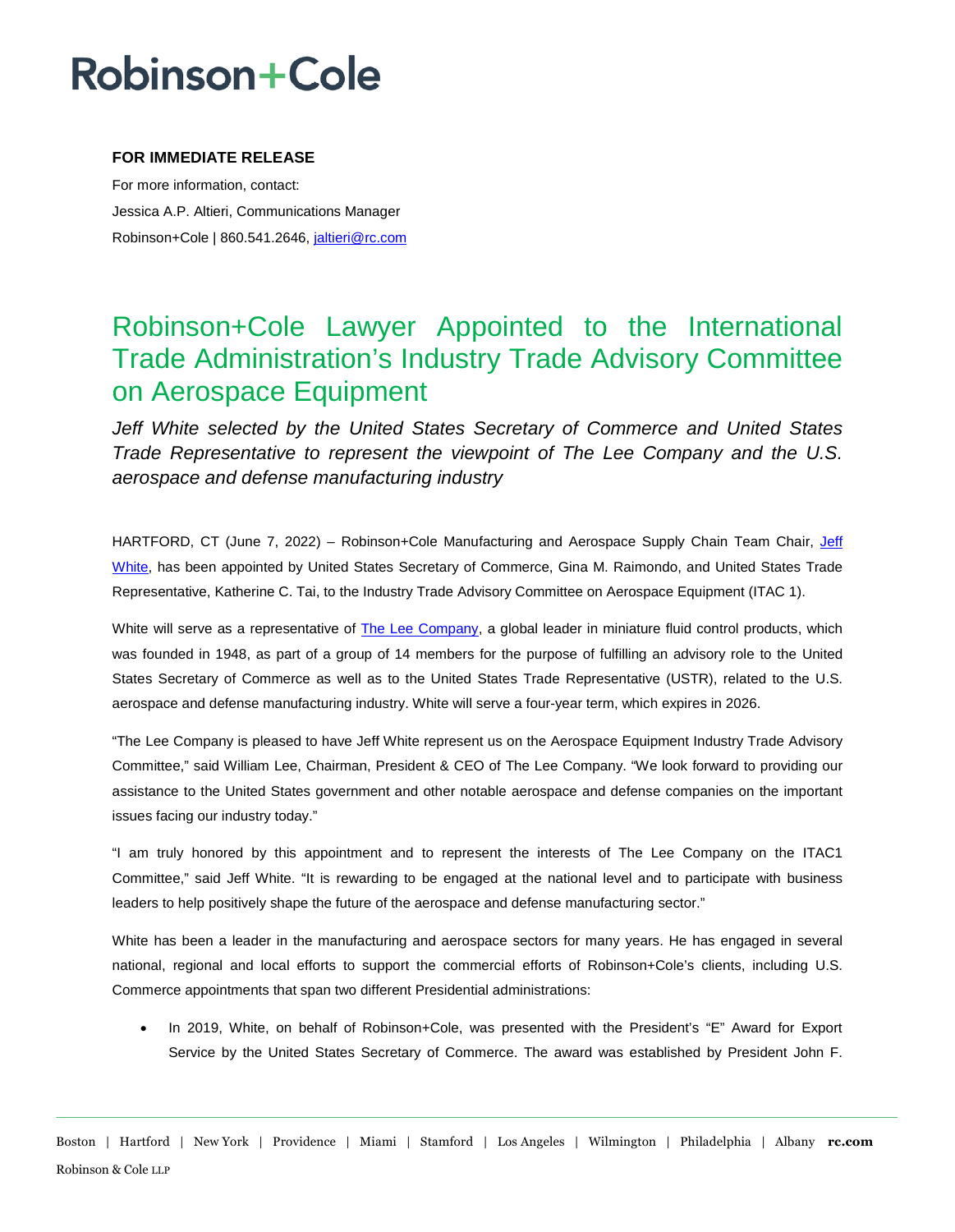Kennedy in 1961 and is the highest recognition any U.S. entity can receive for making a significant contribution to the expansion of U.S. exports. Robinson+Cole was the only law firm in the country to receive the honor in 2019.

- White has served, by appointment from two different U.S. Secretaries of Commerce, multiple two-year terms on the Connecticut District Export Council (CTDEC), a not-for-profit affiliated with the U.S. Department of Commerce Export Assistance Center.
- In 2020, White was one of six business leaders to receive the CTDEC 2020 Ambassador Award in recognition and appreciation of outstanding contributions and leadership during the COVID-19 pandemic in service to the region's exporters and manufacturers.

White has been invited to speak at The White House, United States Department of Commerce events, by other trade associations, and to the media on developments affecting manufacturing and aerospace businesses. He also serves on the Board of Directors of several trade organizations focused on manufacturing and aerospace issues, including the national Board of Directors of Women in Manufacturing, ManufactureCT, the Connecticut Business & Industry Association (CBIA), and the New England Air Museum.

White represents a cross-section of companies ranging from large global companies to family-owned businesses. He has worked with economic development agencies to support direct foreign investment into the United States and is currently advising several manufacturers headquartered around the world. White was selected by the U.S. Department of Commerce's *SelectUSA* program to co-author a chapter in its June 2020 *Investor Guide* for companies that are making investments in the United States.

White's innovative approach has created a series of firsts that have solidified Robinson+Cole as having "one of the nation's top manufacturing law practices," as noted in a recent article by the *Indiana Lawyer*.

### **About The Lee Company**

The Lee Company is a leading supplier of miniature, precision fluid control products to a wide range of industries, including aerospace, Formula 1 racing, oil exploration, automotive and off-highway equipment and medical/scientific instruments. Its products are recognized worldwide for superior quality, reliability and performance. The company's unique capabilities in miniaturization and engineering expertise keep the company at the forefront of fluid control technology and identify Lee as a leading innovator in the field of fluid handling and control. For more information, please visit [https://www.theleeco.com/.](https://www.theleeco.com/)

#### **About Robinson+Cole**

Robinson+Cole is an AmLaw 200 law firm established over 175 years ago, with a deeply-rooted culture of collaboration, civility and inclusion. The Mansfield Rule Certified-firm has more than 230 lawyers in ten offices throughout the Northeast, Mid-Atlantic, Florida and California, serving regional, national, and international clients,